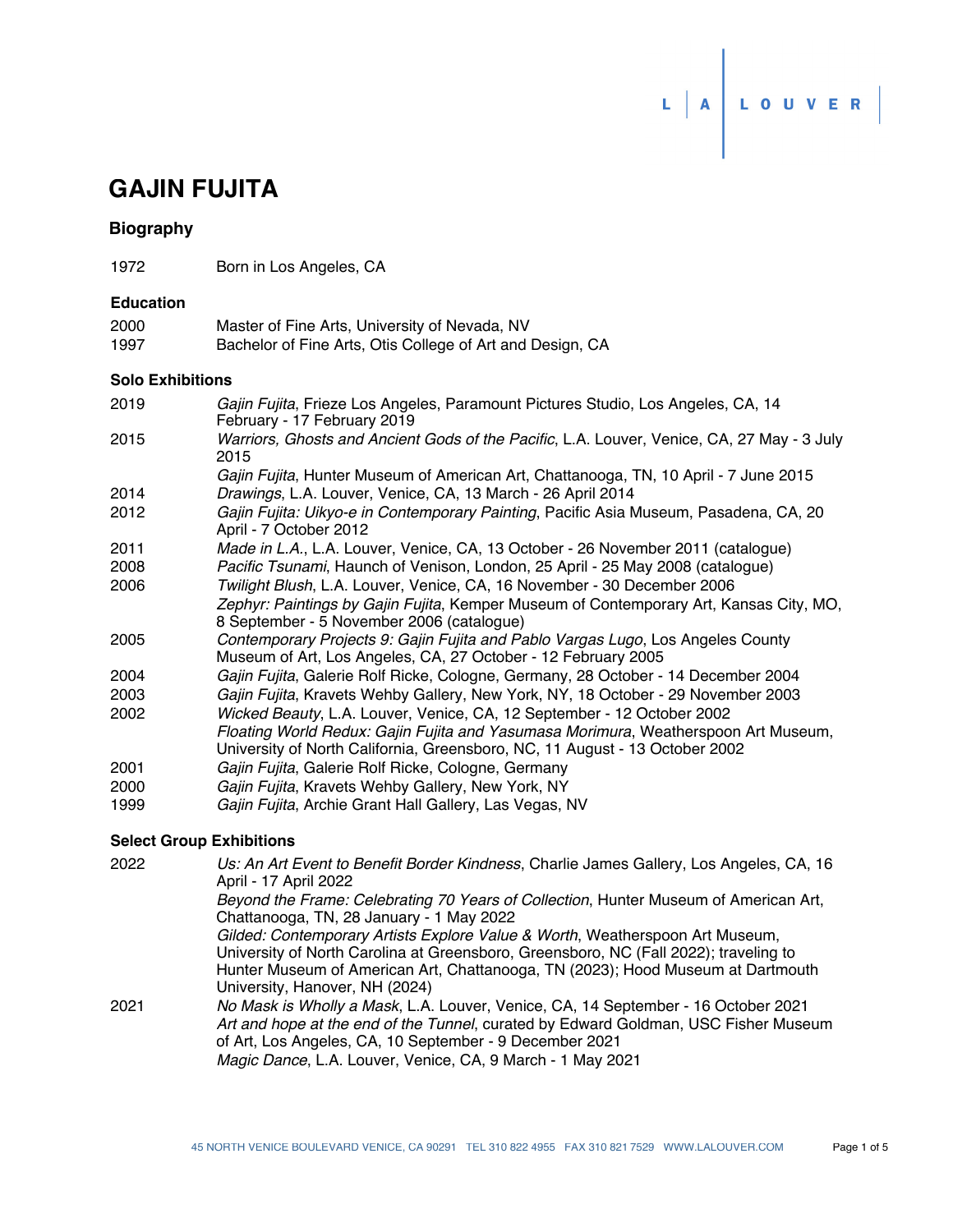|         | Artists and Poems: Los Angeles 2021, curated by members of the Durden and Ray<br>curatorial collective, Suturo (online exhibition)                                                                                                                                                                                                                                                                          |
|---------|-------------------------------------------------------------------------------------------------------------------------------------------------------------------------------------------------------------------------------------------------------------------------------------------------------------------------------------------------------------------------------------------------------------|
| 2020-21 | 45 at 45: L.A. Louver Celebrates 45 Years with 45 Artists, L.A. Louver, Venice, CA, 20<br>October 2020 - 16 January 2021                                                                                                                                                                                                                                                                                    |
|         | In Verbis Artis, Hoffmitz Milken Center for Typography, Pasadena, CA, 22 February - 23<br>May 2020                                                                                                                                                                                                                                                                                                          |
| 2019-20 | Good Sports, The Public Trust, Dallas, TX, 23 November 2019 - 18 January 2020<br>L.A. on Fire, Wilding Cran Gallery, Los Angeles, CA, 10 November 2019 - 5 January 2020<br>Made in California: Art + Photographic Portraits of Artists by Shimabukuro, Robert and<br>Frances Fullerton Museum of Art (RAFFMA), University of California, San Bernardino, San<br>Bernardino, CA, 5 October - 7 December 2019 |
|         | Centennial: 100 Years of Otis Alumni, Ben Maltz Gallery, Otis College of Art and Design,<br>Los Angeles, CA, 7 September - 7 December 2019<br>BETWEEN THEM: An Installation Composed of Drawings, Todd Hosfelt Gallery, San                                                                                                                                                                                 |
|         | Francisco, CA, 13 July - 17 August 2019<br>Beyond the Streets, Williamsburg, Brooklyn, NY, 21 June - 30 August 2019 (catalogue)                                                                                                                                                                                                                                                                             |
|         | Group Show, L.A. Louver, Venice, CA, 1 May - 8 June 2019                                                                                                                                                                                                                                                                                                                                                    |
|         | Tsuruya Kōkei: Modern Kabuki Prints Revised & Revisited, USC Pacific Asia Museum,<br>University of Southern California (USC), Pasadena, CA, 8 February - 14 July 2019;<br>traveled to Asia Society Texas Center, Houston, TX, 14 September 2019 - 26 January<br>2020                                                                                                                                        |
| 2018    | Here, Los Angeles Municipal Art Gallery, Los Angeles, CA, 25 October 2018 - 6 January<br>2019                                                                                                                                                                                                                                                                                                               |
|         | Greater than L.A., Desert Center, Los Angeles, CA, 21 June - 21 July 2018<br>Evolver, L.A. Louver, Venice, CA, 20 June - 17 August 2018                                                                                                                                                                                                                                                                     |
|         | Don't Believe The Hype: LA Asian Americans in Hip Hop, Chinese American Museum, Los<br>Angeles, CA, 18 May - 9 December 2018                                                                                                                                                                                                                                                                                |
| 2017-18 | Beyond The Streets, Werkartz, Los Angeles, CA, 6 May - 26 August 2018 (catalogue)<br>Dark Progressivism: The Built Environment [PST: LA/LA], Museum of Art and History,<br>Lancaster, CA, 11 November 2017 - 14 January 2018                                                                                                                                                                                |
| 2016    | Roll Call: 11 Artists from L.A., L.A. Louver, Venice, CA, 16 November 2016 - 14 January<br>2017                                                                                                                                                                                                                                                                                                             |
|         | Displacement: Symbols and Journeys, Cornell Fine Arts Museum, Winter Park, FL, 21 May<br>- 4 September 2016                                                                                                                                                                                                                                                                                                 |
| 2014    | Los Angeles: AFTERMATH, Robert Graham Studio, Culver City, CA, 7 April - 28 May 2016<br>Conversations Through the Asian Collections, Art Gallery of New South Wales, Sydney,<br>Australia, 25 October 2014 - 4 October 2015                                                                                                                                                                                 |
|         | SCRATCH, curated by David Brafman, El Segundo Museum of Art, El Segundo, CA, 8<br>June - 21 September 2014                                                                                                                                                                                                                                                                                                  |
|         | LA Heat: Mouth Altering Condiments, Chinese American Museum, Los Angeles, CA, 13<br>March - 13 July 2014                                                                                                                                                                                                                                                                                                    |
| 2013    | My Kind of Disneyland, Märkisches Museum Witten, Witten, Germany, 1 April - 19 May<br>2013                                                                                                                                                                                                                                                                                                                  |
| 2012    | Lust Letters, Coagula Curatorial, Los Angeles, CA, 16 February 2013<br>Big Art, Navy Pier, Chicago, IL, 18 June - 4 November 2012                                                                                                                                                                                                                                                                           |
|         | Art 43 Basel, International Art Fair, Basel, Switzerland, 14 June - 17 June 2012<br>Gold, Museum Belvedere, Vienna, Austria, 15 March - 17 June 2012<br>LA St. Seen, Red Arrow Contemporary, Dallas, TX<br>Curiosity, Massachusetts Museum of Contemporary Art, North Adams, MA                                                                                                                             |
| 2011    | Edo Pop: The Graphic Impact of Japanese Woodblock Prints, Minneapolis Institute of Arts,<br>Minneapolis, MN, 30 October 2011 - 8 January 2012<br>Art 42 Basel, International Art Fair, Basel, Switzerland, 15 June - 19 June 2011                                                                                                                                                                           |
|         | Beyond Bling: The Influence of Hip Hop Culture in Contemporary Art, The John and Mable<br>Ringling Museum of Art, Sarasota, FL, 4 May - 23 August 2011<br>Gateway Japan, Torrance Art Museum, Torrance, CA, 26 March - 3 April 2011                                                                                                                                                                         |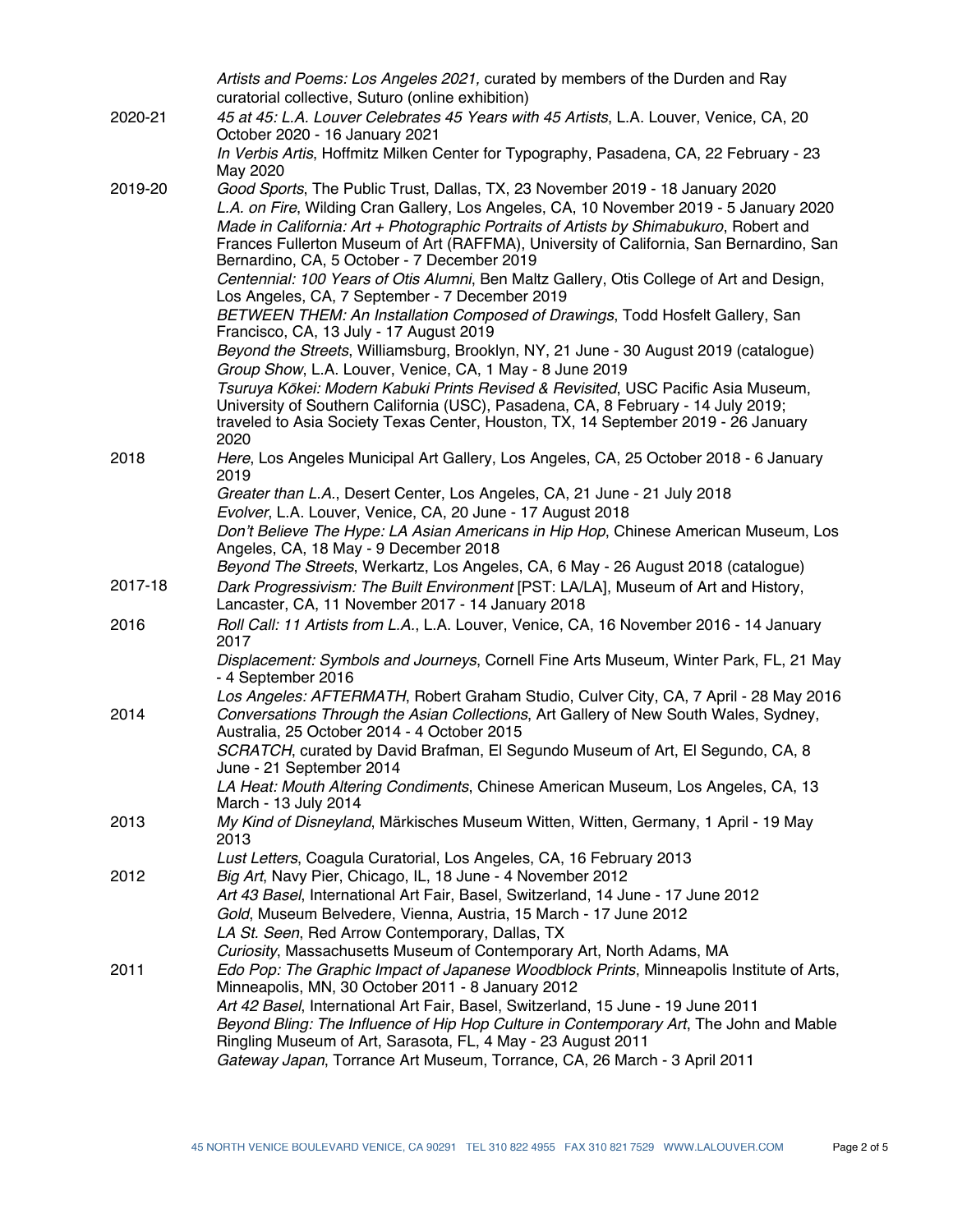| 2010 | Street Text: Art from the Coasts and the Populist Phenomenon, 516 ARTS, Albuquerque,<br>NM, 2 October - 11 December 2010                                                                                                                                |
|------|---------------------------------------------------------------------------------------------------------------------------------------------------------------------------------------------------------------------------------------------------------|
|      | Able-Bodied, Donna Beam Fine Art Gallery, University of Nevada Las Vegas, NV, 9<br>September - 23 October 2010                                                                                                                                          |
|      | Desire: Six Los Angeles Artists, Pasadena Museum of Art, Pasadena, CA, 18 July - 31<br>October 2010                                                                                                                                                     |
|      | Invisible City, Instituto Cervantes, Berlin, Germay; traveled to New Delhi, India and Tokyo,<br>Japan                                                                                                                                                   |
| 2009 | Construct and Dissolve Works on Paper by Artists from Los Angeles, Sabine Kunst,<br>Munich, Germany, 9 September 2009 - 25 April 2010                                                                                                                   |
|      | All American: Defining Ourselves in a Time of Change, Salt Lake Art Center, Salt Lake<br>City, UT, 1 July - 31 October 2009                                                                                                                             |
|      | Art 40 Basel, International Art Show, Basel, Switzerland, 10 June - 14 June 2009<br>Pictures of Words, curated by David Pagel, Galerie Schmidt Maczollek, Cologne,<br>Germany, 10 June - 14 June 2009                                                   |
|      | Plastic Culture: Legacies of Pop 1986-2008, Harris Museum and Art Gallery, Lancashire,<br>England; traveled to The Exchange, Penzance, Cornwall, and Bradford, Yorkshire<br>Prospect, 1 New Orleans, New Orleans, LA, 1 November 2008 - 18 January 2009 |
|      | Reclaiming: Inter-generation, Otis College of Art and Design, Los Angeles, CA, 3 October -<br>5 October 2008                                                                                                                                            |
| 2008 | Art 39 Basel, International Art Show, Basel, Switzerland, 4 June - 8 June 2008<br>In the Land of Retinal Delights: The Juxtapose Factor, Laguna Museum of Art, Laguna<br>Beach, CA, 1 June - 31 October 2008                                            |
|      | Diaspora, curated by David Hickey, Las Vegas Art Museum, Las Vegas, NV; traveled to<br>Laguna Museum of Art, Laguna Beach, CA                                                                                                                           |
| 2007 | Art 38 Basel, International Art Fair, Basel, Switzerland                                                                                                                                                                                                |
|      | Art Dealers Association of America (ADAA) The Art Show, New York, NY, 22 February - 26<br>February 2007                                                                                                                                                 |
|      | Japan Inc., Kravets Wehby, New York, NY, 11 January - 24 February 2007                                                                                                                                                                                  |
| 2006 | Negotiating Reality: Works from the Logan Collection, Victoria Myhren gallery, University of<br>Denver, Denver, CO, 6 September 2006 - 19 November 2013                                                                                                 |
|      | Art 37 Basel, International Art Fair, Basel, Switzerland, 14 June - 18 June 2006<br>Reflections of Beauty: Woman of Japan's Floating World, USC Pacific Asia Museum,                                                                                    |
|      | Pasadena, CA, 10 March - 2 July 2006                                                                                                                                                                                                                    |
|      | Otis: Nine Decades of Los Angeles Art, Los Angeles Municipal Art Gallery in Barnsdall Art<br>Park, Los Angeles, CA, 20 January - 2 April 2006                                                                                                           |
| 2005 | Drawn, Kravets Wehby Gallery, New York, 10 September - 15 October 2005                                                                                                                                                                                  |
|      | POPulence, curated by David Pagel, Blaffer Gallery, University of Houston, Houston, TX,<br>25 June - 27 August 2005; traveled to Cleveland Museum of Contemporary Art, Cleveland,<br>OH; Southeastern Center for Contemporary Art, Winston-Salem, NC    |
|      | Art 36 Basel, International Art Fair, Basel, Switzerland, 15 June 2005 - 20 June 2013<br>Color-Pattern-Grid, Austin Museum of Art, Austin, TX, 5 March - 15 May 2005                                                                                    |
|      | Art Attack, Sam Francis gallery, Santa Monica, CA, 17 February - 23 March 2005                                                                                                                                                                          |
|      | Sweet Temptations, Kunstmuseum, St. Gallen, Germany, 6 February - 16 May 2005                                                                                                                                                                           |
| 2004 | The Charged Image: Works from the Collection of Douglas S. Cramer, Joseloff Gallery,<br>University of Hartford, West Hartford, CT, 7 September - 17 October 2004                                                                                        |
|      | Art 35 Basel, International Art Fair, Basel, Switzerland, 16 June - 21 June 2004                                                                                                                                                                        |
| 2003 | Outlook International Art Exhibition Athens, curated by Christos M. Joachimides, Greece,<br>25 October - 25 January 2003                                                                                                                                |
|      | Art 34 Basel, International Art Fair, Basel, Switzerland, 18 June - 23 June 2003<br>Art Dealers Association of America (ADAA), The Art Show, L.A. Louver, New York, NY, 20<br>February - 24 February 2003                                               |
| 2002 | Talking Pieces: Text and Image in Contemporary Art, Museum Morsbroich, Leverkusen,<br>Germany, 20 October - 12 January 2002                                                                                                                             |
|      | 21 Paintings from L.A., Robert V. Fullerton Art Museum, California State University, San<br>Bernardino, CA, 19 September - 16 November 2002                                                                                                             |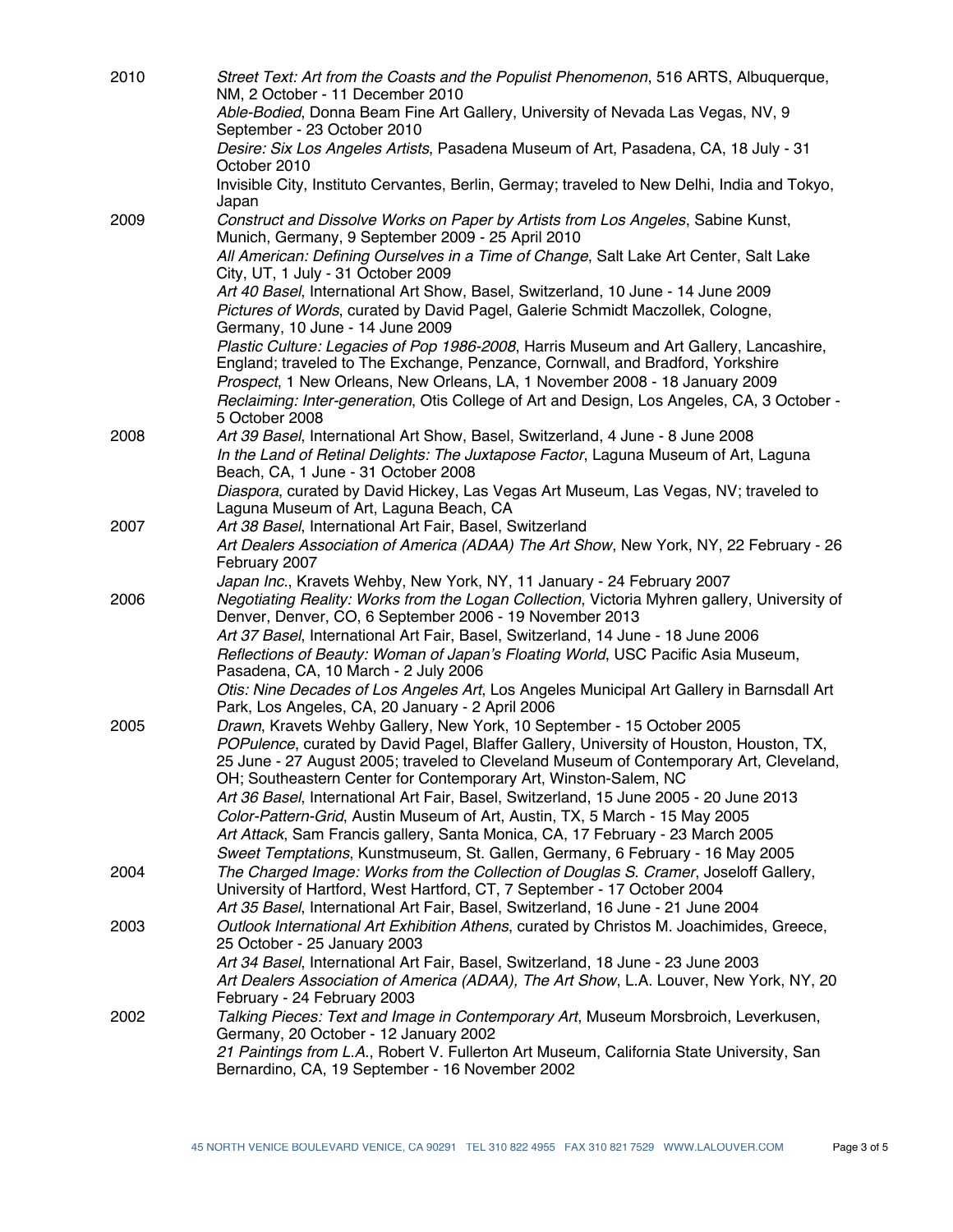|                      | The Dubrow Biennial, Kagan Martos Gallery, New York, NY<br>Subject Matters: An Exhibitions of Subject Driven Art, Krahets Wehby Gallery, New York, |
|----------------------|----------------------------------------------------------------------------------------------------------------------------------------------------|
| 2001                 | NY.<br>Casino 2001, Stedelijk Museum Voor Actuele Kunst, Ghent, Belgium                                                                            |
|                      | Beau Monde: Toward a Redeemed Cosmopolitanism, curated by Dave Hickey, Site Santa<br>Fe's 4th Internation Biennial, Santa Fe, NM                   |
|                      | Rogue Wave, L.A. Louver, Venice, CA                                                                                                                |
|                      | Installed Collection/Collections Installed, Mason Gross School of the Arts, Zimmerli<br>Museum of Art, New Brunswick, NJ                           |
|                      | Summer Group Show, Kravets Wehby Gallery, New York, NY<br>Hard Boiled Wonderland, curated by Julie Joyce, Luckman Gallery, Los Angeles, CA         |
|                      | State University of Los Angeles, Los Angeles, CA                                                                                                   |
|                      | Spring, Kravets Wehby Gallery, New York, NY                                                                                                        |
|                      | Before They Became Who They Arte, curated by Norman Dubrow, Kravets Wehby Gallery,<br>New York, NY                                                 |
|                      | The Armory Show, New York, NY                                                                                                                      |
|                      | Art Frankfurt 2001, Frankfurt, Germany                                                                                                             |
| 2000                 | MFA Thesis Exhibition: Gajin Fujita and Kevin Bays, Donna Beam Fine Art Gallery,<br>University of Nevada, Las Vegas, NV                            |
|                      | Collectors Choice, Exit Art, New York, NY                                                                                                          |
|                      | Tan Lines, curated by Jane Callister, Purple Orchid Gallery, Dallas, TX                                                                            |
|                      | Radar Love, curated by David Pagel, Galleria Marabini, Bologna, Italy                                                                              |
|                      | Ultralounge: The Return of Social Space (with Cocktails), curated by David Hickey, Nevada<br>Institute of Contemporary Art, Los Vegas, NV          |
|                      | New American Talent 15, curated by David Pagel, Texas Fine Arts Association, Austin, TX                                                            |
| 1999                 | Other Paintings, curated by Julie Joyce, Huntington Beach Art Center, Huntington Beach,<br>CA                                                      |
|                      | Summer Group Show, Kravets Wehby Gallery, New York, NY                                                                                             |
|                      | Action Space, Los Angeles, CA                                                                                                                      |
|                      | Annual Shikishi Exhibition, George J. Doizaki Gallery, Japanese American Cultural and<br>Community Center, Los Angeles, CA                         |
| 1998                 | Vincent Price Gallery, Los Angeles, CA                                                                                                             |
|                      | Little Theater of Las Vegas, Las Vegas, NV                                                                                                         |
|                      | Art is Movement Graffiti Show, Cal Poly Pomona University, Pomona, CA<br>DADA Show LA, Los Angeles, CA                                             |
|                      | Leimert Park, Los Angeles Hip Hop Video Show, Los Angeles, CA                                                                                      |
|                      | Zero One Gallery, Los Angeles, CA                                                                                                                  |
|                      | LA Artcore, Brewery Annex Show, Los Angeles, CA                                                                                                    |
|                      | Normally I Wouldn't This Kind of Thing Show, OTIS College of Art and Design, Los<br>Angeles, CA                                                    |
|                      | Bolsky Gallery, curated by Terry Myers, Westchester, CA                                                                                            |
| 1996                 | DADA Show Downtown, Los Angeles, CA                                                                                                                |
| 1995                 | Dia De Las Muertas, The Latino Museum, Los Angeles, CA                                                                                             |
|                      | LASO Group Show, Luna Sol Cafe, Los Angeles, CA                                                                                                    |
| <b>Installations</b> |                                                                                                                                                    |
| 2013                 | Mural, based-on "Tail Whip," 2007, La Jolla Community Foundation, Fay Avenue, La Jolla,<br>CА                                                      |
| 2012-13              | Big Art, Navy Pier, Chicago, IL                                                                                                                    |
| 2001                 | Beau Monde, logo mural, Site Santa Fe, Santa Fe, NM                                                                                                |
| 1993<br>1000         | Mural, Homeboy Tortillas, 3rd Street, Los Angeles, CA<br>Mural Education/Anti Cang Effects 4th Street Lee Angeles CA                               |
|                      |                                                                                                                                                    |

- 1992 *Mural, Education/Anti -Gang Efforts,* 4th Street, Los Angeles, CA
- 1990 *Mural, Earth Day, EC 2000,* Pico and Union, Los Angeles, CA Mural, Flight to The Angel, 3rd & Crocker, Los Angeles, CA